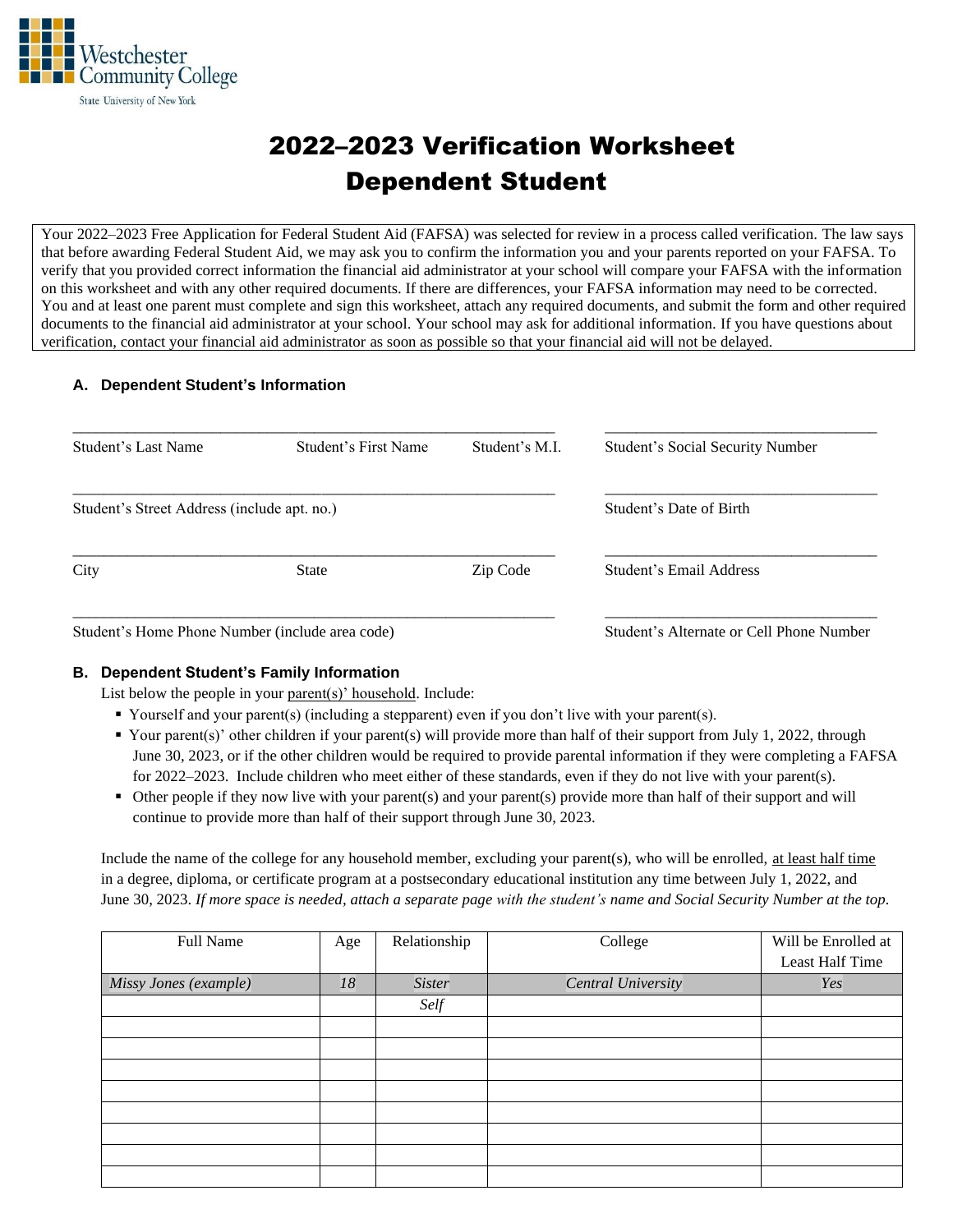## **C. Dependent Student's Income Information to Be Verified**

1.TAX RETURN FILERS—**Important Note:** If the student filed, or will file, an amended 2020 IRS tax return, the student must contact the financial aid administrator before completing this section.

**Instructions**: Complete this section if the student, filed or will file a 2020 income tax return with the IRS. *The best way to verify income is by using the IRS Data Retrieval Tool that is part of FAFSA on the Web. If the student has not already used the tool, go to FAFSA.gov, log in to the student's FAFSA record, select "Make FAFSA Corrections," and navigate to the Financial Information section of the form. From there, follow the instructions to determine if the student is eligible to use the IRS Data Retrieval Tool to transfer 2020 IRS income tax information into the student's FAFSA. It takes up to two weeks for IRS income information to be available for the IRS Data Retrieval Tool for electronic IRS tax return filers, and up to eight weeks for paper IRS tax return filers. If you need more information about when, or how to use the IRS Data Retrieval Tool see your financial aid administrator.*

# **Check the box that applies:**

The student has used the IRS Data Retrieval Tool in FAFSA on the Web to retrieve and transfer 2020 IRS income information into the student's FAFSA, either on the initial FAFSA or when making a correction to the FAFSA. *The student's school will use the IRS information that was transferred in the verification process*.

The student has not yet used the IRS Data Retrieval Tool in FAFSA on the Web, but will use the tool to retrieve and transfer 2020 IRS income information into the student's FAFSA once the student has filed a 2020 IRS tax return. *See instructions above for information on how to use the IRS Data Retrieval Tool. The student's school cannot complete the verification process until the IRS information has been transferred into the FAFSA.*

The student is unable or chooses not to use the IRS Data Retrieval Tool in FAFSA on the Web, and the student will submit to the school a **2020 IRS tax return transcript—**not a photocopy of the income tax return. *To obtain an IRS tax return transcript, go to www.IRS.gov and click on the "get transcript of your tax records" link, or call 1-800-908-9946. Make sure to choose the "tax return transcript" and not the "tax account transcript." You will need your Social Security Number, date of birth, and the address on file with the IRS (normally this will be the address used when the 2020 IRS tax return was filed). It takes up to two weeks for IRS income information to be available for electronic IRS tax return filers, and up to eight weeks for paper IRS tax return filers.*

*Check here if the student's IRS tax return transcript is attached to this worksheet.*

*Check here if the student's IRS tax return transcript will be submitted to the student's school later. Verification cannot be completed until the IRS tax return transcript has been submitted to the student's school.*

2.TAX RETURN NONFILERS—Complete this section if the student, will not file and is not required to file a 2020 income tax return with the IRS.

### **Check the box that applies:**

The student was not employed and had no income earned from work in 2020.

The student was employed in 2020 and has listed below the names of all the student's employers, the amount earned from each employer in 2020, and whether an IRS W-2 form is attached. Attach copies of all 2020 IRS W-2 forms issued to the student by employers. *List every employer even if they did not issue an IRS W-2 form. If more space is needed, attach a separate page with the student's name and Social Security Number at the top*.

| Employer's Name                 | 2020 Amount Earned  | IRS W-2 Attached? |
|---------------------------------|---------------------|-------------------|
| Suzy's Auto Body Shop (example) | \$2,000.00(example) | Yes(example)      |
|                                 |                     |                   |
|                                 |                     |                   |
|                                 |                     |                   |
|                                 |                     |                   |
|                                 |                     |                   |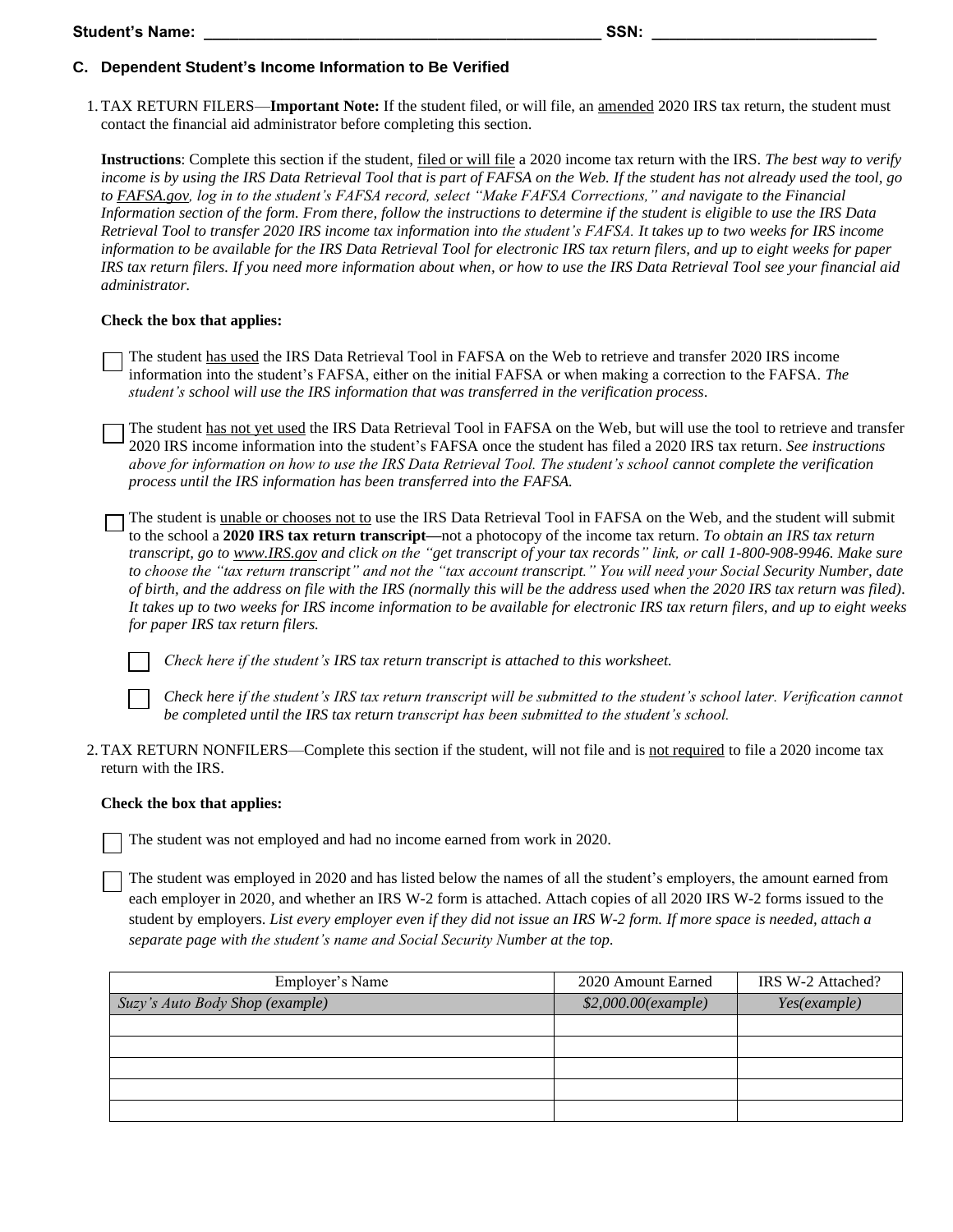- **D. Parent's Income Information to Be Verified**—Note: If two parents were reported in Section B of this worksheet, the instructions and certifications below refer and apply to both parents.
	- 1.TAX RETURN FILERS—**Important Note:** If the student's parent(s), filed or will file, an amended 2020 IRS tax return the student's financial aid administrator must be contacted before completing this section.

**Instructions:** Complete this section if the student's parent(s) filed or will file a 2020 income tax return with the IRS. *The best way to verify income is by using the IRS Data Retrieval Tool that is part of FAFSA on the Web. If the student's parent(s) has not already used the tool, the parent and the student should go to FAFSA.gov, log in to the student's FAFSA record, select "Make FAFSA Corrections," and navigate to the Financial Information section of the form. From there, follow the instructions to determine if the parent(s) is eligible to use the IRS Data Retrieval Tool to transfer 2020 IRS income tax information into the student's FAFSA. It takes up to two weeks for IRS income information to be available for the IRS Data Retrieval Tool for electronic IRS tax return filers, and up to eight weeks for paper IRS tax return filers. If you need more information about whether or how to use the IRS Data Retrieval Tool see the student's financial aid administrator.*

#### **Check the box that applies:**

- The student's parent has used the IRS Data Retrieval Tool in FAFSA on the Web to transfer 2020 IRS income information into the student's FAFSA, either on the initial FAFSA or when making a correction to the FAFSA. *The student's school will use the IRS information transferred into the student's FAFSA to complete the verification process*.
- The student's parent has not yet used the IRS Data Retrieval Tool, but will use the tool to transfer 2020 IRS income information into the student's FAFSA once the parent's IRS tax return has been filed. *See instructions above for information on how to use the IRS Data Retrieval Tool. The student's financial aid administrator cannot complete verification until the parent has transferred IRS information into the student's FAFSA.*
- The parent is unable or chooses not to use the IRS Data Retrieval Tool, and the parent will submit to the student's school a copy of the parent's **2020 IRS tax return transcript(s)**—not photocopies of the income tax return. *To obtain an IRS tax return transcript go to www.IRS.gov and click on the "get transcripts of your tax records" link, or call 1-800-908-9946. Make sure you choose the "tax return transcript" and not the "tax account transcript." The parent will need his or her Social Security Number, date of birth, and the address on file with the IRS (normally this will be the address used when the 2020 IRS tax return was filed). It takes up to two weeks for IRS income information to be available for electronic IRS tax return filers, and up to eight weeks for paper tax return filers. If the parents are married, and separate 2020 tax returns were filed, 2020 IRS tax return transcripts must be submitted for each parent.*

*Check here if an IRS tax return transcript(s) is attached to this worksheet.*

*Check here if IRS tax return transcript(s) will be submitted to the student's school later. Verification cannot be completed until the IRS tax return transcript(s) has been submitted to the school.*

2. TAX RETURN NONFILERS—Complete this section if the student's parent(s) will not file and is not required to file a 2020 income tax return with the IRS.

#### **Check the box that applies:**

The parent(s) was not employed and had no income earned from work in 2020.

The parent(s) was employed in 2020 and has listed below the names of all the parent's employers, the amount earned from each employer in 2020, and whether an IRS W-2 form is attached. Attach copies of all 2020 IRS W-2 forms issued to the parent(s) by employer(s). *List every employer even if they did not issue an IRS W-2 form. If more space is needed, attach a separate page with the student's name and Social Security Number at the top*.

| Employer's Name                 | 2020 Amount Earned    | IRS W-2 Attached?    |
|---------------------------------|-----------------------|----------------------|
| Suzy's Auto Body Shop (example) | $$2,000.00$ (example) | <i>Yes</i> (example) |
|                                 |                       |                      |
|                                 |                       |                      |
|                                 |                       |                      |
|                                 |                       |                      |